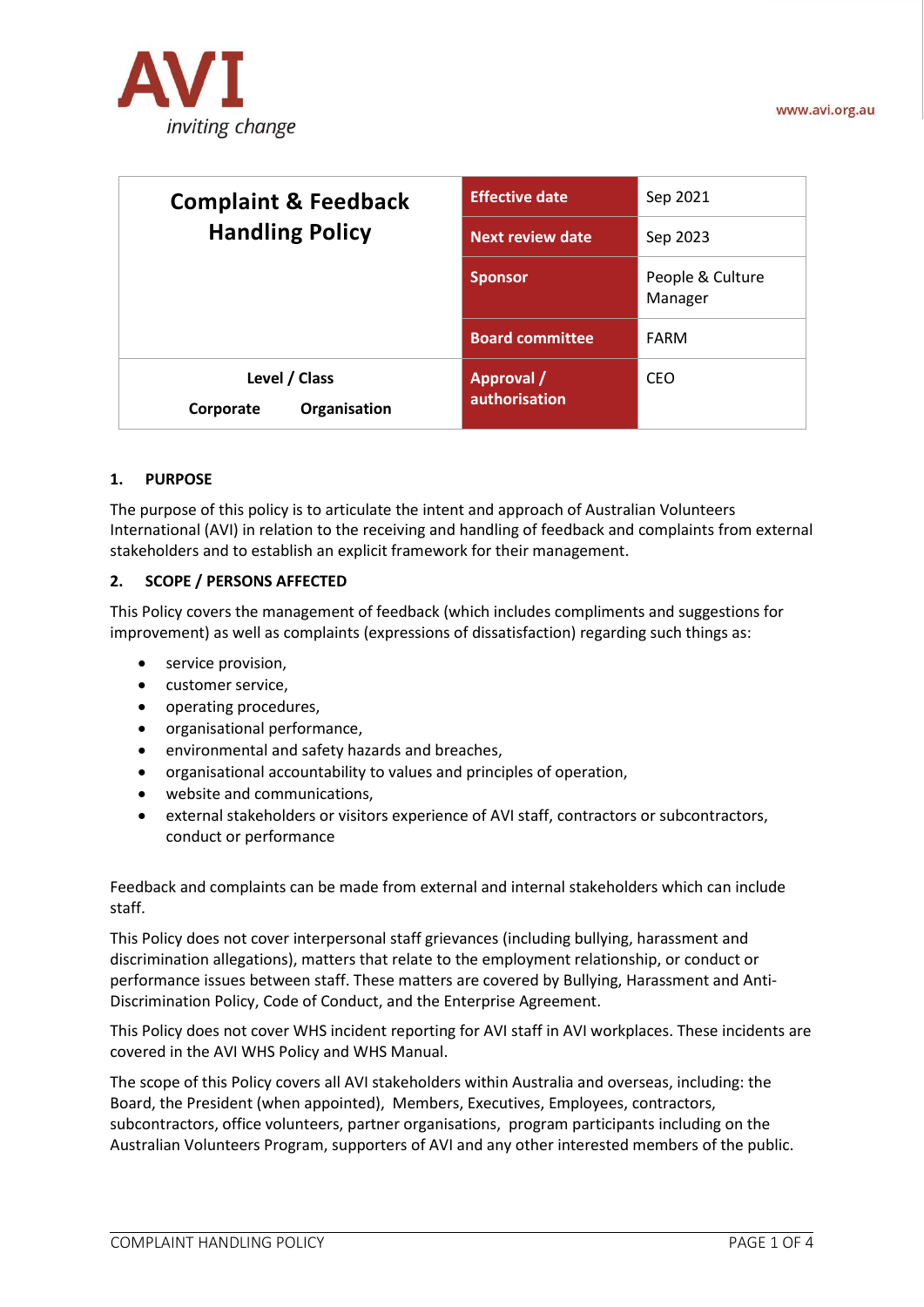

# **3. PRINCIPLES**

This policy is based upon the principles underpinning AVI Code of Conduct, the ACFID Code of Conduct, certain principles specified in the ACFID Code of Conduct in relation to complaint handling (section 7.3.3) and AVI's articulated values of equity, social justice, diversity, inclusion, partnership and respect for human rights.

AVI acknowledges the value and importance of respectfully acknowledging feedback and complaints and operating under the principles of continuous quality improvement. AVI will provide and manage a responsive, timely, objective, and procedurally fair and lawful feedback and complaints management system.

## **4. POLICY**

AVI acknowledges its accountabilities to its various stakeholders and is committed to stakeholder engagement and responding to complaints and feedback in an effective and clearly defined manner. Accordingly, AVI will:

- ensure this policy is available to all stakeholders via the AVI website and internal communication channels for Melbourne and country office staff;
- provide accessible, safe and discreet points of contact for stakeholders in Australia and countries where AVI works.

In the event of a complaint being lodged with the ACFID Code of Conduct Committee, AVI will:

- comply with the complaints handling process as set out in the ACFID Code of Conduct Guidance;
- comply with ACFID Code of Conduct Committee requests for information within all reasonable time limits set;
- comply with any corrective and disciplinary action agreed with the ACFID Code of Conduct Committee, in the case of a breach of the Code;
- comply with requirements set by the ACFID Code of Conduct Committee to put in place measures to minimise the risk of the breach recurring.

#### **5. WORKING WITH PARTNERS**

In the countries where we work, complaints can be made to AVI personnel in-country, through email or via the Stopline portal.

AVI works with partners and personnel in-country to ensure:

- Partners in-country understand AVI's Complaint Handling mechanisms, procedures and processes
- Due diligence checks are conducted to ensure Partners have adequate complaint handling processes in place organisationally
- Complaints are handled (where relevant) in line with AVI's requirements
- Complaints are recorded and reported where required to AVI

Where support is requested, AVI will consider and may work with partner organisations to support the development and implementation of complaint investigation processes.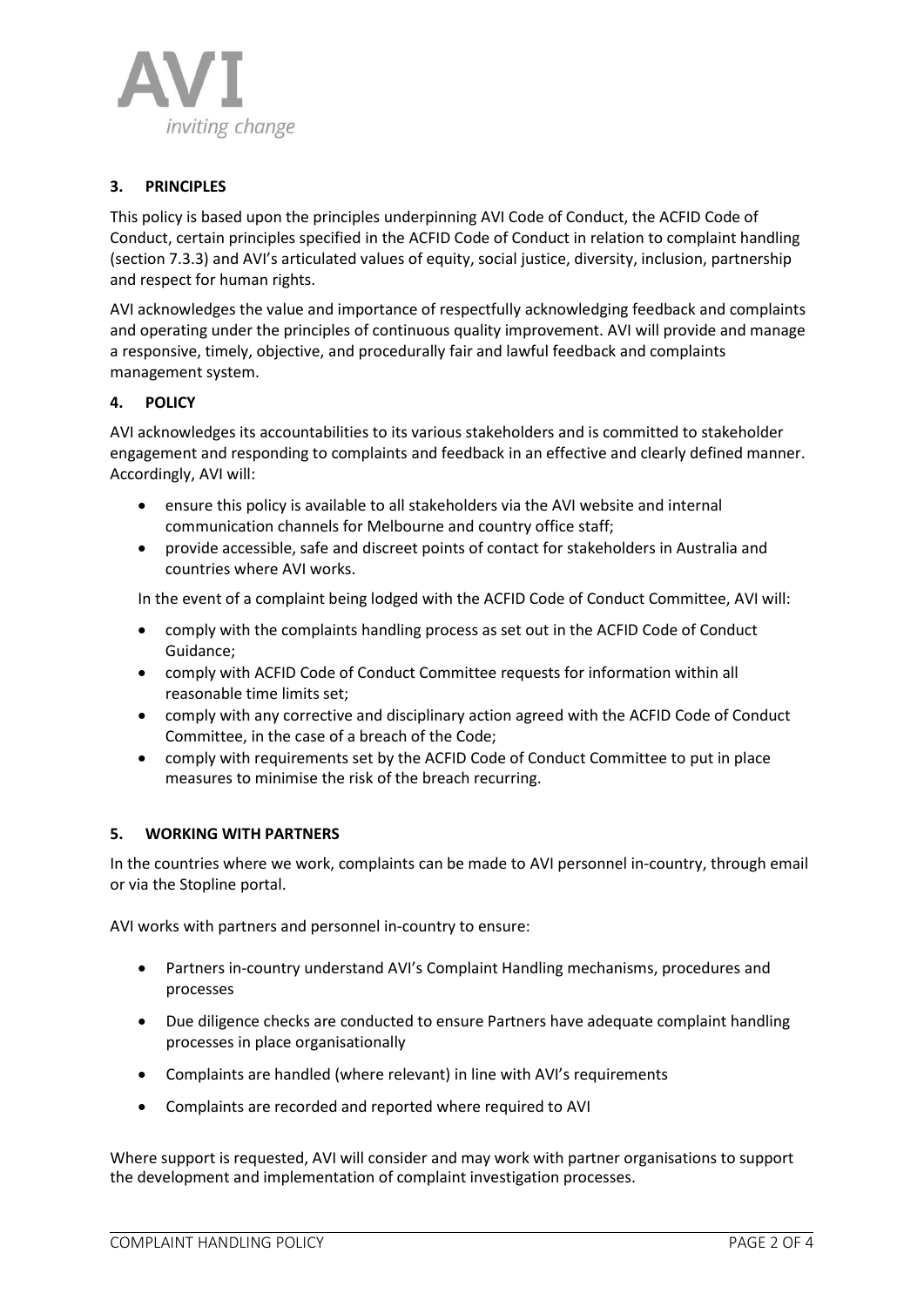

Receiving complaints and feedback from program participants and stakeholders is important to AVI. It forms part of the monitoring and evaluation of our programs and projects. AVI will continue to work with our partners to strengthen their own feedback and complaints mechanisms where relevant.

# **6. RESPONSIBILITIES**

The Board of Directors has ultimate responsibility for ensuring AVI's compliance with federal and state laws and any contracts, agreements or other mechanisms that are binding upon the organisation.

This policy reflects certain ACFID Code of Conduct requirements to which AVI, through its officers and employees, is duty-bound.

AVI's Organisational Leadership Team (OLT) and managers are responsible for ensuring this policy is effectively communicated and followed. Employees of AVI are responsible for carrying out their duties in line with this or any other AVI policy.

## **7. GUIDELINES**

- For program participants, the relevant complaint/grievance handling or dispute settlement processes should be followed, according to the program-specific code of conduct, handbook or agreement; otherwise AVI's general complaint handling procedure can be followed as set out in the Complaints Handling Process.
- If any complaint entails an alleged breach of the ACFID Code of Conduct, the complainant should be advised of their ability to lodge a complaint with the [ACFID Code of Conduct](https://acfid.asn.au/content/complaints)  [Committee.](https://acfid.asn.au/content/complaints)

#### **8. EVALUATION AND PERFORMANCE MEASUREMENT**

Compliance with this policy will be assessed annually as part of the annual compliance selfassessment process under the ACFID Code of Conduct requirements.

Criteria for assessment will include:

- verification of appropriate systems and procedures across AVI to ensure policy compliance
- review of any relevant compliments or complaints.

Any risks of non-compliance with this policy are primarily in terms of AVI's reputation and brand; other disciplinary actions may follow relating to AVI's signatory status under the ACFID Code of Conduct and financial penalties associated with breaches of certain laws.

#### **9. RELATED POLICIES**

- AVI Enterprise Agreement 2014 (Section 34: Dispute and Grievance Resolution)
- Australian Volunteers Program Guidebook
- AVI Privacy Policy
- Child Protection Policy
- Equal Opportunity and Diversity Policy
- Fraud and Corruption Control Policy
- Staff Code of Conduct
- Australian Volunteers Code of Conduct